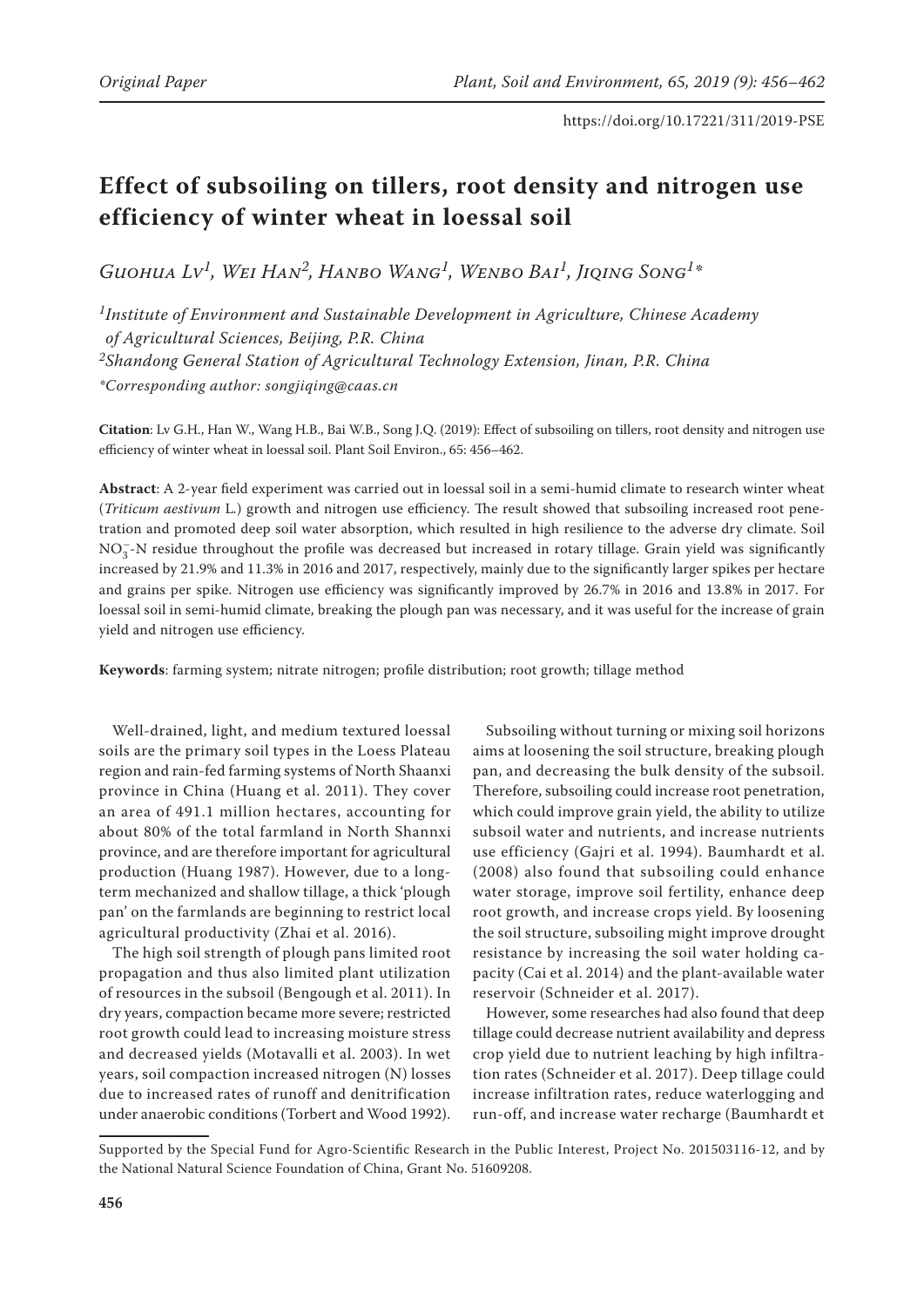| Soil layer   | Treatment | Depth<br>$\text{(cm)}$ |                  | <b>BD</b><br>$(g/cm^3)$ | FC                | <b>WP</b>         | SOC              | AN                | AP                | AК                 |
|--------------|-----------|------------------------|------------------|-------------------------|-------------------|-------------------|------------------|-------------------|-------------------|--------------------|
|              |           |                        | pH               |                         | $\rm (cm^3/cm^3)$ |                   | (g/kg)           |                   | (mg/kg)           |                    |
| Topsoil      | RT        | $0 - 12$               | 8.2 <sup>b</sup> | 1.29 <sup>b</sup>       | 0.34 <sup>b</sup> | 0.13 <sup>b</sup> | 7.0 <sup>a</sup> | 3.3 <sup>c</sup>  | 12.6 <sup>a</sup> | 101.2 <sup>a</sup> |
|              | <b>ST</b> | $0 - 35$               | 8.1 <sup>b</sup> | $1.25^{b}$              | 0.33 <sup>b</sup> | $0.12^{b}$        | 6.5 <sup>a</sup> | 2.8 <sup>c</sup>  | 11.6 <sup>a</sup> | 93.2 <sup>a</sup>  |
| Plough pan   | RT        | $12 - 28$              | 8.3 <sup>b</sup> | 1.60 <sup>a</sup>       | 0.39 <sup>a</sup> | $0.15^{\rm a}$    | 5.9 <sup>a</sup> | 6.2 <sup>b</sup>  | 12.9 <sup>a</sup> | 98.9 <sup>a</sup>  |
|              | <b>ST</b> | $35 - 50$              | 8.3 <sup>b</sup> | 1.56 <sup>a</sup>       | 0.36 <sup>a</sup> | $0.14^{a}$        | 6.4 <sup>a</sup> | 5.5 <sup>b</sup>  | 9.2 <sup>a</sup>  | 100.3 <sup>a</sup> |
| Eluvial soil | RT        | $28 - 75$              | 8.7 <sup>a</sup> | 1.37 <sup>b</sup>       | 0.32 <sup>b</sup> | $0.12^{b}$        | 5.0 <sup>a</sup> | 11.2 <sup>a</sup> | 2.7 <sup>b</sup>  | 81.7 <sup>b</sup>  |
|              | <b>ST</b> | $50 - 110$             | 8.5 <sup>a</sup> | 1.38 <sup>b</sup>       | 0.33 <sup>b</sup> | 0.13 <sup>b</sup> | 5.3 <sup>a</sup> | 7.7 <sup>b</sup>  | 3.1 <sup>b</sup>  | $88.3^{b}$         |
| Subsoil      | RT        | $75 - 120$             | 8.0 <sup>b</sup> | 1.43 <sup>b</sup>       | $0.34^{b}$        | $0.12^{b}$        | 4.1 <sup>a</sup> | 15.9 <sup>a</sup> | 1.9 <sup>b</sup>  | $81.4^{b}$         |
|              | <b>ST</b> | $110 - 120$            | 8.1 <sup>b</sup> | 1.41 <sup>b</sup>       | 0.32 <sup>b</sup> | 0.11 <sup>b</sup> | 4.2 <sup>a</sup> | 13.9 <sup>a</sup> | 2.0 <sup>b</sup>  | $87.5^{b}$         |

Table 1. Means of soil properties in different layers

pH (1:2.5 soil/water, w:w); BD – bulk density; SOC – soil organic carbon, measured by the potassium dichromate titrimetric method; FC/WP – filed capacity/wilting point, determined by soil water retention curve, at –0.01 MPa and –1.5 MPa, respectively; AN – available N, determined by alkaline hydrolysis diffusion method; AP – available P, determined by Olsen method; AK – available K, measured by flame-photometer method. Means followed by the same letter within a column are not significantly different at the 0.05 probability level according to the *LSD* (least significant difference) test. The same as below

al. 2008). As a result, the increased infiltration rates, especially preferential-water flow in macropores, might lead to nutrients leaching (Jarvis 2007).

Schneider et al. (2017) found that the opposite conclusions resulted from the difference in soil types and climates; therefore, the influences of subsoiling on crop yields differed in different regions. In the South Chinese Loess Plateau, irrigation or heavy rainfall always occurs due to the semi-humid climate. It is necessary to find out the influences of subsoiling on winter wheat in loessal soil. Therefore, the first objective is to compare the effects of rotary tillage and subsoiling on winter wheat growth. The second objective is to determine whether nitrogen use efficiency increased or not.

#### **MATERIAL AND METHODS**

**Experimental site**. Field experiments on winter wheat were carried out in 2016 and 2017 in the town Zhangqiao, Fuping county, Shannxi province, China (34°46'N, 107°22'E; 430 m a.s.l.), located in South Loess Plateau. The region is characterized by a semihumid climate with a mean annual precipitation of approximately 580 mm (Zheng et al. 2013). Based on the WRB (World Reference Base for Soil Resources), loessal soil is Calcici Cambisols. Generally, soil pH is higher than 8.0. Soil texture is loam or sand loam (Huang 1987). The arable loessal soil profile can be divided into four layers in sequential order, from the top of the soil with increasing depth: topsoil,

plough pan, eluvial soil, and subsoil. Soil properties are shown in Table 1.

**Precipitation**. Cumulative precipitation from stem elongation (1 March) to ripening (10 June) was 101.6 mm in 2016 and 173.3 mm in 2017 (Figure 1). Additionally, there was a long absence of precipitation from the mid-booting to anthesis stage in 2016, in



Figure 1. Precipitation after spring reviving in 2016 and 2017. (a) Stem elongation; (b) booting and inflorescence emergence; (c) anthesis, and (d) milk development, dough development, and ripening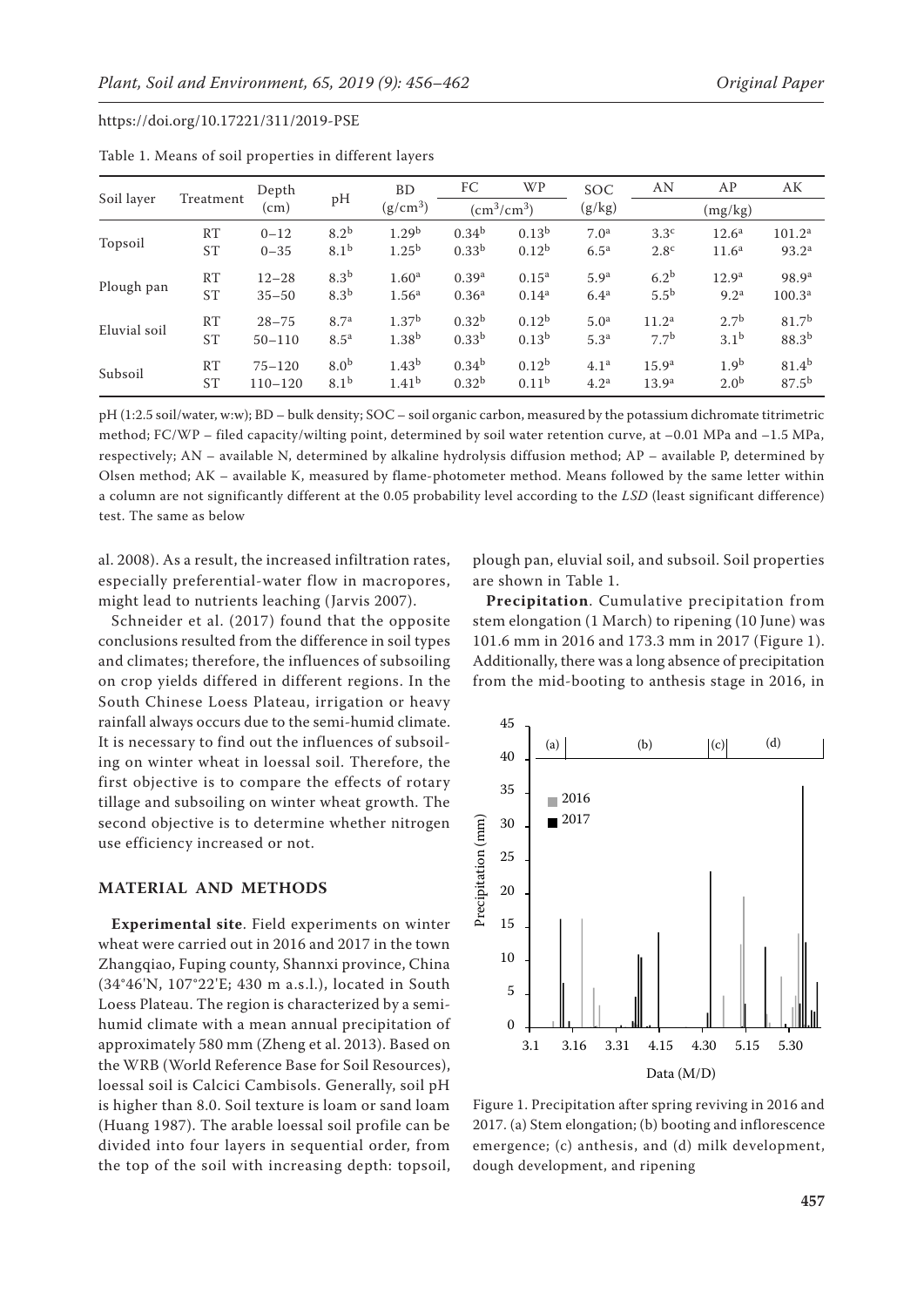the critical period of water demand, which adversely affected winter wheat growth.

**Experimental design**. The experiment consisted of two tillage methods, rotary tillage (RT) and subsoiling, a kind of deep tillage, followed by rotary tillage (ST). Two fertilization rates, 225 and 0 kg/ha nitrogen, were labeled as RT225, ST225, ST0 and RT0, each replicated 3 times. The ST0 and RT0 were designed for nitrogen use efficiency calculations to reduce the influence by tillage methods, which were given the same amounts of P and K, but no nitrogen fertilizers. The 12 plots were arranged in a randomized block design. The plot for each replication measured  $20 \text{ m} \times 12 \text{ m}$ .

The RT was tilled to a depth of 10–15 cm with a rotocultivator before sowing both in 2015 and 2016. The ST was tilled to a depth of 35 cm with a vibrating deep loosening shovel with 35 cm space only in 2015 and was rotated in 2016. According to the local experiences, the RT225 and ST225 were given a basal dose of compound fertilizer (N:P:K = 20:20:5) 750 kg/ha just before rotation, and followed by a topdressing of urea 163 kg/ha when the crop irrigated at reviving stage in the spring and the total N application was 225 kg/ha in the growing season.

Winter wheat (cv. Xiaoyan No. 22) was sown at the rate of 150 kg/ha in 20 cm wide rows. Winter wheat was irrigated 2 times, in winter (10 January 2016 and 13 January 2017) and after reviving in spring (1 March 2016 and 4 March 2017). A single amount of about 90 mm of irrigation was applied by sprinkler irrigation.

**Measurement**. Three sampling points were randomly selected in each plot of the four treatments (ST225, RT225, ST0, and RT0), and soil of depths (0–10, 10–20, 20–30, 30–40, 40–60, 60–80 and 80– 100 cm) were collected using soil drilling (depth, 100 cm; internal diameter, 4.4 cm). Soil samples were taken before cultivation treatment, reviving, jointing, grain-filling, and maturity stage of the winter wheat in 2016 and 2017. Each treatment at each different soil depth was replicated 3 times. Gravimetric soil water content (SWC) was measured by oven-drying method. Volume SWC was the product of bulk density and gravimetric SWC. Each sample was mixed and divided into two parts. One part was frozen and transferred to the lab to determine  $NO_3^-$ -N by indophenol blue colorimetry and dual-wavelength ultraviolet spectrophotometric method (Norman et al. 1985). The other part was air-dried and available nitrogen, available phosphorus, and available potas-

sium were measured (Table 1). At the flowering stage, root length density data were obtained from soil cores (depth, 100 cm; diameter, 10 cm and height, 10 cm). Root samples were taken both within and between crop rows in each plot. Roots collected from each soil layer were scanned and analyzed using WinRHIZO root analyzer system (Regent, Quebec, Canada).

In each plot, after reviving, plant density was counted every 7 days. At the maturity stage, grain yield was achieved by harvesting all winter wheat in each plot. Ear length, grain per spike, spike per ha, and 1000-grain weight were measured. Twenty whole plants were sampled and divided into four parts (leaf, stem + sheath, glume + spike, and grain). These plant samples and soil samples (before and after treatments) were prepared for total nitrogen determination using Kjeldahl method.

**Calculations**. The following parameters were derived according to the previous study (Raun and Jackson 1999):

Grain yield at a given N rate represents the sum of the yield without N inputs  $(Y_0)$  plus the incremental increase in grain yield  $(\Delta Y)$  that results from N application. And,  $\Delta N_p$  is the increase in plant N accumulation that results from N application  $(N_a)$ .

The recovery efficiency of nitrogen use efficiency (NUE, %) can be expressed as:

$$
\text{NUE} = \Delta \text{N}_\text{p}/\text{N}_\text{a} \times 100
$$

 $\Delta{\rm N}_{_{\rm P}}$  in RT225 or ST225 is equal to N accumulation in RT225 or ST225 minus N accumulation in RT0 or ST0, respectively.

Agronomic efficiency (AE, kg/kg):  $AE = \Delta Y/N_a$ 

Physiological efficiency (PE, kg/kg) means that the plant utilizes the N acquired from applied inputs to produce more grain:

$$
\text{PE} = \Delta \text{Y}/\Delta \text{N}_{\text{p}}
$$

**Statistical analysis**. The data for this study were analyzed using SPSS 16.0 (SPSS, Inc., Chicago, USA) and *LSD* (least significant difference) test was used to detect significant differences at the 5% level.

## **RESULTS AND DISCUSSION**

**Soil water profile distribution**. At the reviving stage, SWC was higher in the ST225, especially in the deep (Figure 2b). More water was in storage because of the subsoiling tillage. Additionally, the lowest SWC was found in the ST225 at the harvest (Figure 2b), which resulted from the promoted water absorption in the deep (> 50 cm).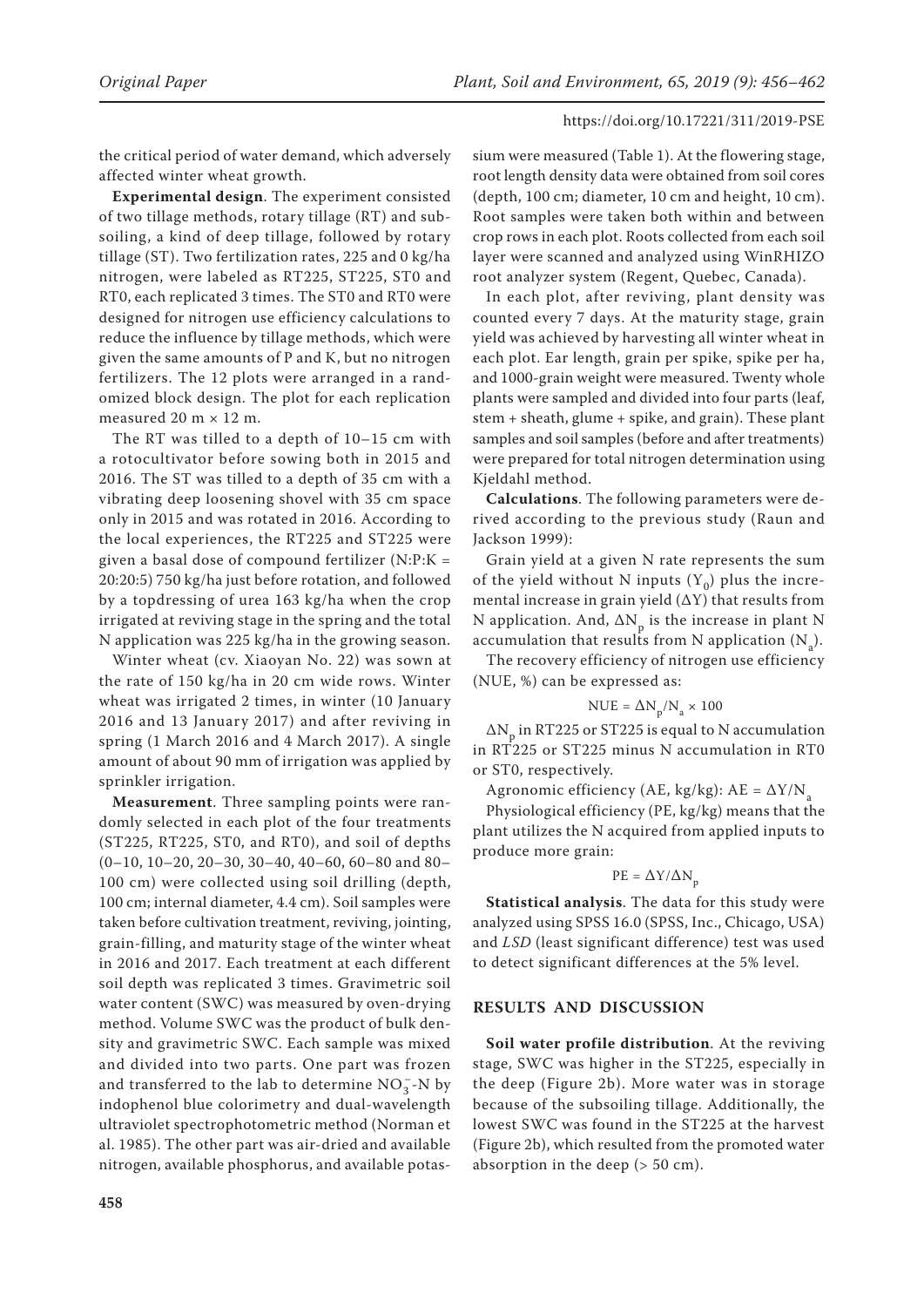

Figure 2. Soil water profile distribution in 2016 and 2017 (Date: M/D)

As depicted in Figure 2c,d, it was more obvious that soil water absorption in the deep was limited because of the large amount of precipitation in 2017. In the ST225, water absorption in the deep was smaller than that in 2016.

In the RT225 in 2016, SWC at 50 cm and 70 cm depth at 8 May were lower than those at 6 June (Figure 2a). It meant that some water leached to these depths caused by large rainfall (Figure 1), which might result in the nitrate-nitrogen deeply distribution.

Breaking the shallow plough pan helped maximize water use in the subsoil, and it was helpful to improve the resilience to drought stress caused by longtime rainfall absence, especially in 2016. Additionally, water leaching deeper was prevented because of the lower SWC in the deep. Subsoiling did not only help to promote water adsorption in the deep, but also to prevent water from leaching.

**Tiller density**. The effective tillers had a notable influence on grain yield. As depicted in Figure 3a, tiller density decreased from 31 March to 20 May 2016 but increased up to 28 March, the decreasing up to 20 May 2017 (Figure 3b). Tiller density was significantly higher in 2017 than in 2016. The long absence of precipitation in 2016 resulted in the death of more tillers in jointing and grain-filling stages. Tiller density was significantly higher in the ST225 in both 2016 and 2017 (*P* < 0.05), and therefore the ST225 showed increased drought resistance.

**Root profile distribution**. Subsoiling aims to loosen the soil structure by destroying hard soil pans (Baumhardt et al. 2008). This may also improve root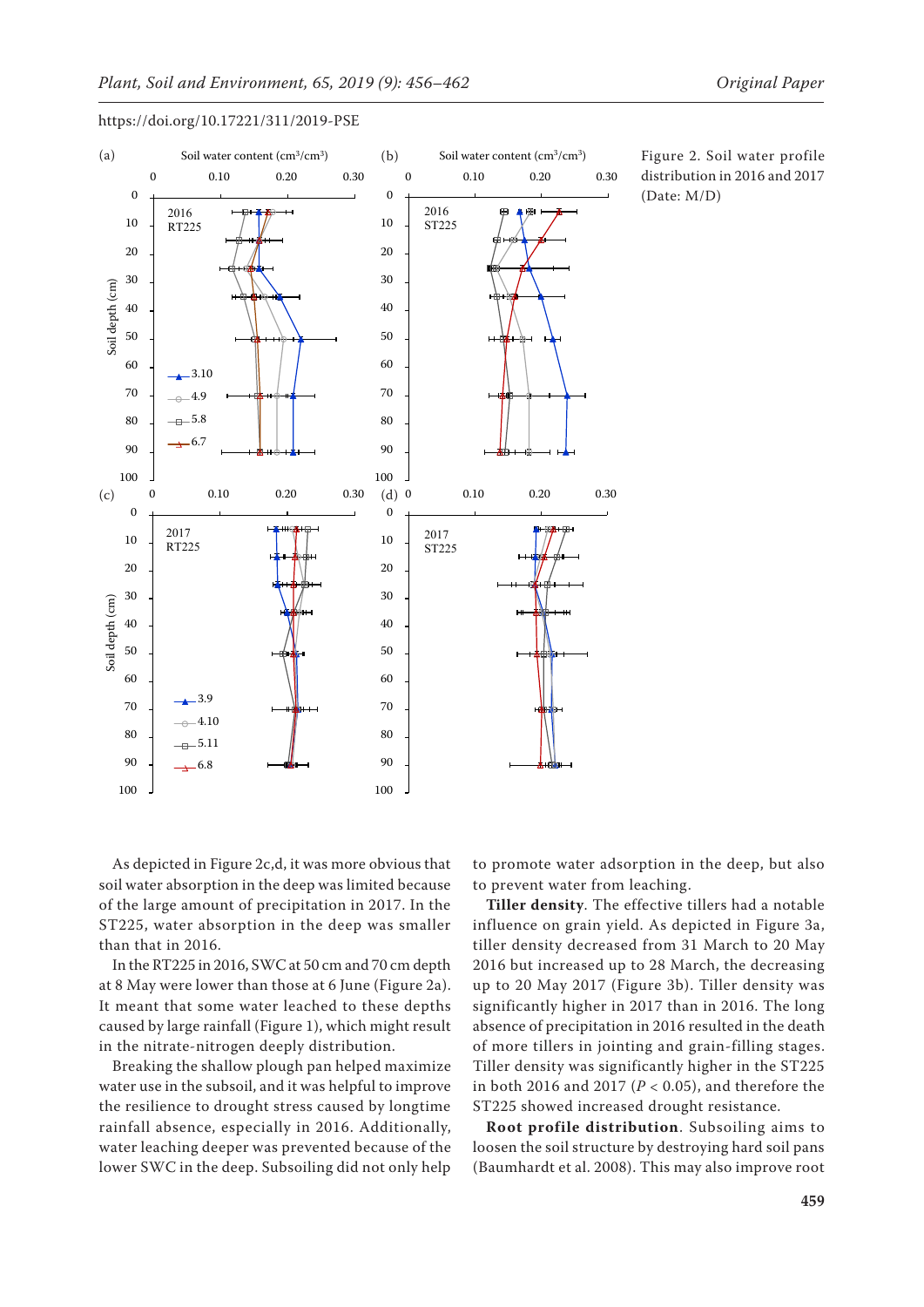

Figure 3. Tiller density in 2016 and 2017 winter wheat season

penetration as plough pan acted as root-restricting barrier to vertical root growth (Gao et al. 2016). As a result, the root profile distribution changed. As depicted in Figure 4a, root length density in the ST225 was about 1.4–2.2 times greater than that in the RT225 throughout the profile. The root length density in the ST225 was about 1.2–5.4 times greater than that in the RT225 in 2017 (Figure 4b). In the deep, it was only  $0.08 \text{ cm/cm}^3$  in  $90-100 \text{ cm}$  depth in the RT225, but 0.41  $cm/cm<sup>3</sup>$  in the ST225.

Subsoiling helped to produce more roots in the deep layer (Sun et al. 2017), which may serve to facilitate access to additional water and nutrients in the subsoil thereby improving crop performance. As result, subsoiling tillage had the high potential to increase the grain yield and improve the resilience to adverse climate conditions.

**Nitrate nitrogen profile distribution**. Generally, plough pan could decrease water infiltration and reduce soil aeration (Ishaq et al. 2001), which will directly influence the transformation and migration of soil nitrogen. Subsoiling destroyed or deepened plough pan, which might lead to nutrient leaching by high infiltration rates (Schneider et al. 2017). However, at maturity stage,  $NO_3^-$ -N content in the ST225 was lower than that in the RT225 (Figure 5). The phenomena might due to higher adsorption throughout the profile, especially in the subsoil, which resulted from the higher root length density (Figure 4) caused by plough pan destruction by subsoiling. Conversely, the amount of  $NO_3^-$ -N in the RT225 increased in the deep, which was mainly due to the low plant adsorption in the subsoil and  $NO_3^-$ -N deep leaching.



Figure 4. Root profile distribution at the flowering stage in 2016 and 2017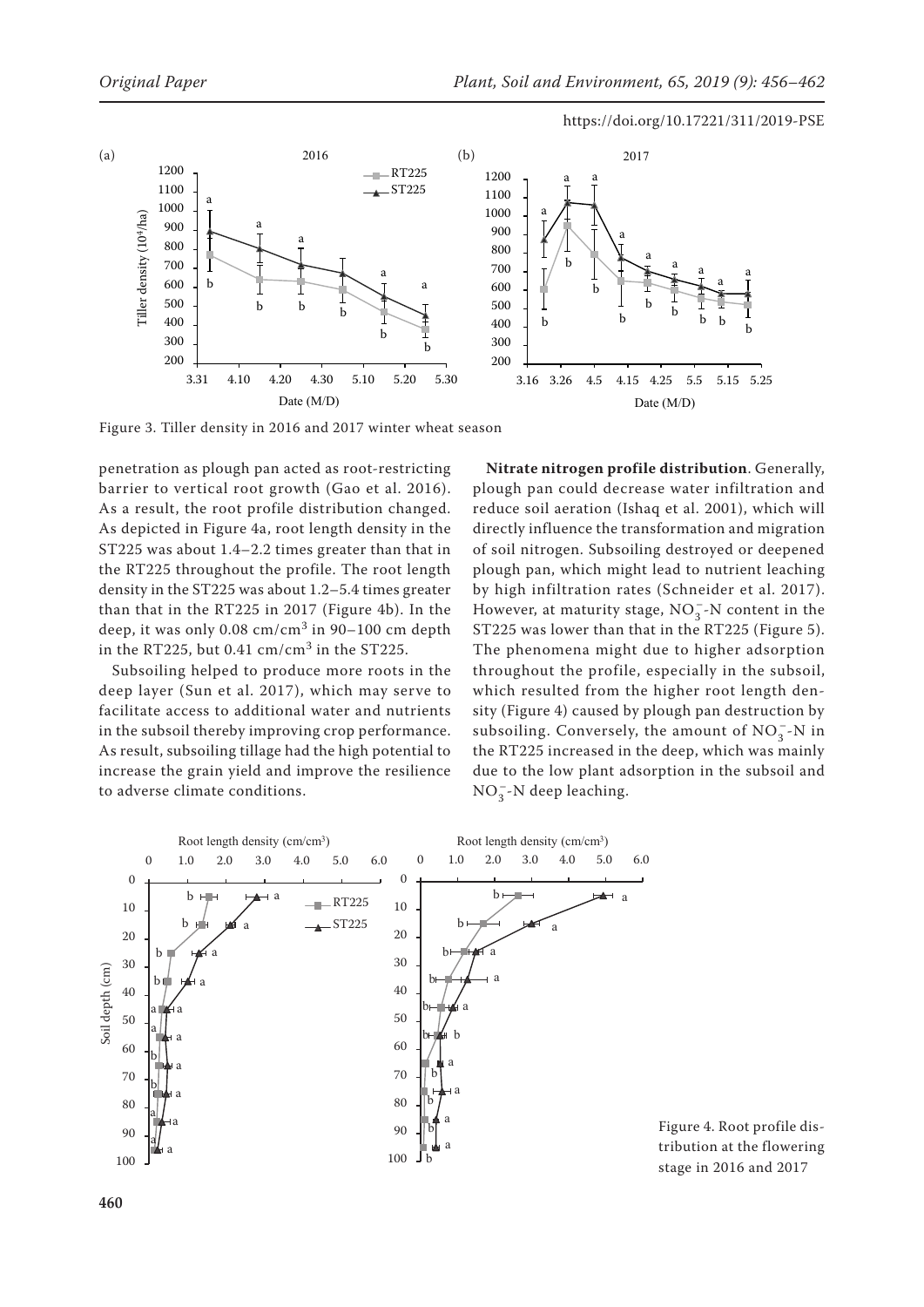

Figure 5.  $NO_3^-$ -N profile distribution in (a) 2016 and (b) 2017

There was significantly higher  $NO_3^-$ -N content throughout the soil profile at the maturity in 2016 compared with 2017. This was because of deficient precipitation during the critical water demand period in 2016, which decreased the N absorption because of the lower tiller density, root length density, and grain yield. Therefore, with the same amount of N application, more residue soil  $NO_3^-$ -N in adverse climate year as 2016 was found.

**Grain yield and nitrogen use efficiency**. Table 2 showed the grain yield components. Grain per spike and spike per hectare both appeared significant difference  $(P < 0.05)$  by subsoiling, increased by 5.8% and 7.6%, 14.2% and 10.3% in 2016 and 2017, respectively. As a result, grain yield in the ST225 was significantly increased by 21.9% and 11.3% in 2016 and 2017, respectively. Compared with 2016, grain yield increased by 51.1% and 27.5% in 2017 in the RT and ST, respectively. Grain yield in the ST showed the stable and significantly higher grain yield.

Nitrogen use efficiency was demonstrated as NUE, AE, and PE. Both in 2016 and 2017, significantly higher values for the NUE and AE were found in the ST225 compared with the RT225 (Table 3). NUE in the ST225 was increased by 26.7% in 2016, and 13.8% in 2017, respectively. These results were consistent with the grain yield (Table 2) and nitrate nitrogen profile distribution (Figure 5). Therefore, subsoiling helped increase NUE and grain yield (Liang et al. 2019). Subsoiling, breaking the plough pan, showed the great value to be popularized in this area.

Table 2. Grain yield components in 2016 and 2017

| Treatment length  | Ear<br>(cm)      | Grains<br>per<br>spike | Spike<br>$(\times\,10^4/\mathrm{ha})$ | 1000-grain<br>weight<br>(g) | Grain<br>yield<br>(kg/ha) |
|-------------------|------------------|------------------------|---------------------------------------|-----------------------------|---------------------------|
| 2016              |                  |                        |                                       |                             |                           |
| RT225             | 6.0 <sup>a</sup> | $43.4^{b}$             | 379.6 <sup>b</sup>                    | 35.1 <sup>a</sup>           | 4750.1 <sup>b</sup>       |
| ST <sub>225</sub> | 6.3 <sup>a</sup> | 45.9 <sup>a</sup>      | $433.5^{\rm a}$                       | 36.7 <sup>a</sup>           | 5790.4 <sup>a</sup>       |
| 2017              |                  |                        |                                       |                             |                           |
| RT225             | 8.1 <sup>a</sup> | 44.7 <sup>b</sup>      | 520.6 <sup>b</sup>                    | 42.0 <sup>b</sup>           | 7176.7 <sup>b</sup>       |
| ST225             | 8.8 <sup>a</sup> | 48.1 <sup>a</sup>      | 580.4 <sup>a</sup>                    | 45.0 <sup>a</sup>           | 7983.9 <sup>a</sup>       |

Table 3. Effects of different tillage practices on nitrogen use efficiency

| Year |                   | <b>NUE</b>        | AE.               | PE.               |
|------|-------------------|-------------------|-------------------|-------------------|
|      | Treatment         | (%)               | (kg/kg)           |                   |
| 2016 | RT225             | 35.9 <sup>b</sup> | 10.1 <sup>b</sup> | 28.1 <sup>a</sup> |
|      | ST <sub>225</sub> | $45.5^{\rm a}$    | 12.8 <sup>a</sup> | 28.0 <sup>a</sup> |
| 2017 | RT225             | 39.8 <sup>b</sup> | 12.7 <sup>b</sup> | 31.8 <sup>a</sup> |
|      | ST <sub>225</sub> | 45.3 <sup>a</sup> | 14.0 <sup>a</sup> | 31.0 <sup>a</sup> |

NUE – nitrogen use efficiency; AE – agronomic efficiency; PE – physiological efficiency